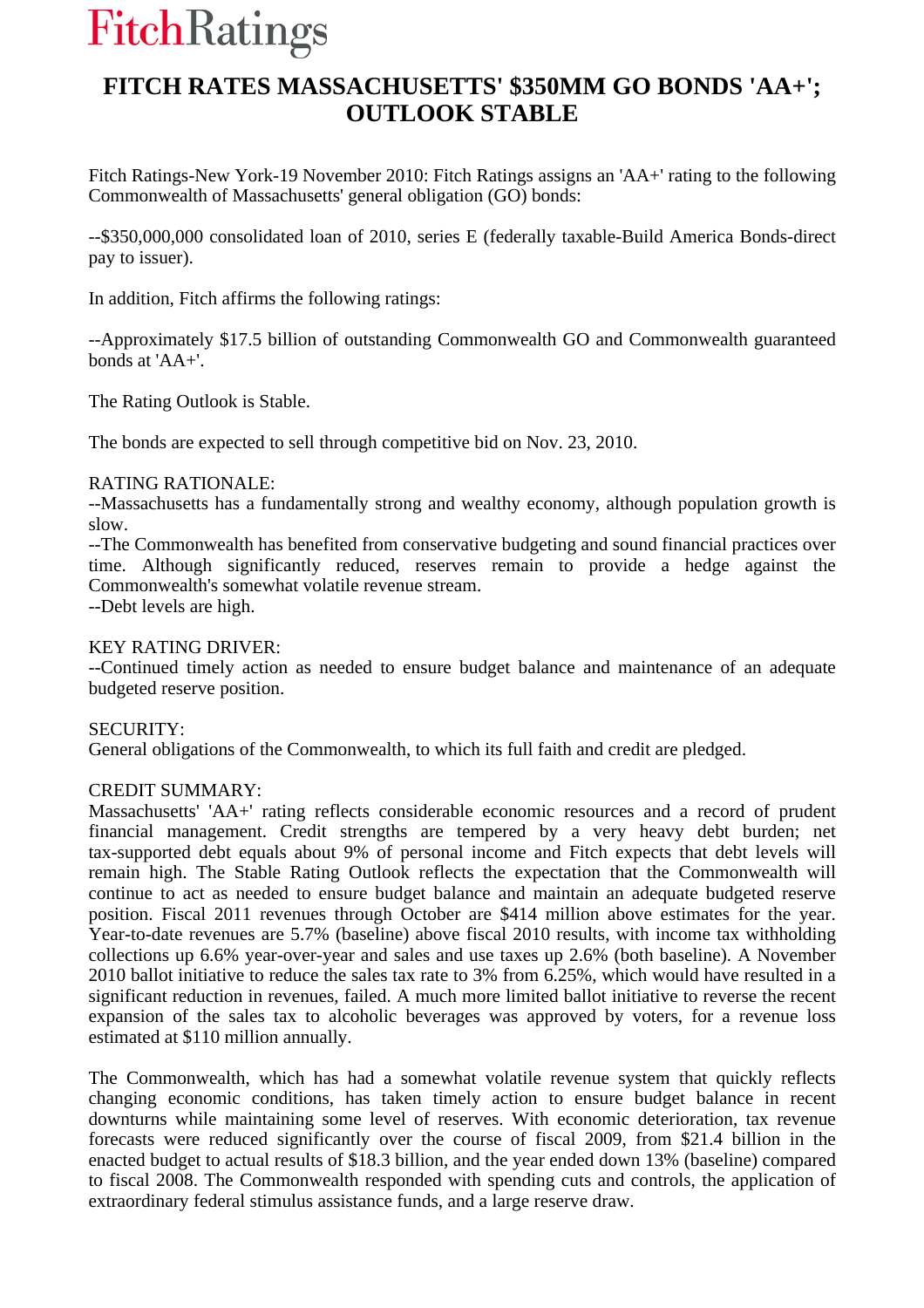The budget for fiscal 2010, which ended on June 30, included a 25% increase in the Commonwealth's sales tax rate (to 6.25%) and other revenue measures totaling about \$1 billion, as well as additional spending control, another reserve fund draw, and federal stimulus to address a gap of about \$5 billion. Gaps that developed over the course of the year, due to reduced revenue expectations and increased spending needs (largely for social services), were addressed promptly. Actual revenue performance was \$84 million above the downwardly revised estimate of \$18.5 billion (as compared to the original budget forecast of \$18.9 billion). Total taxes were down 3.4% (baseline) versus fiscal 2009, reflecting a 3.9% sales tax drop, a 4.4% personal income tax decline, and a 1.3% corporate and business tax increase. Underperformance in income tax revenues, largely attributable to weaker than expected capital gains-related revenue, was offset by above-forecast returns of the other tax revenues.

The consensus tax revenue forecast for fiscal 2011 assumes baseline growth of 2.5% from fiscal 2010. The governor's budget proposal closed an estimated gap of \$2.75 billion, including through a \$175 million reserve fund draw, up to \$300 million from debt restructuring for budget relief, and federal stimulus funds of \$1.4 billion (with more than \$600 million of that from an assumed six-month extension of federal stimulus funds related to the Medicaid program). Following the 25% increase in the sales tax rate that became effective on Aug. 1, 2009, the executive budget did not include any broad-based tax increases. The final budget was generally in line with the governor's proposal. As the extension of federal stimulus funds related to the Medicaid program (FMAP) was not approved at the time of budget adoption, the enacted budget replaced those funds with additional spending cuts and a reserve fund draw of \$100 million. The subsequent extension of the FMAP stimulus resulted in \$449 million in additional revenue in fiscal 2011, most of which has been appropriated. The Commonwealth no longer anticipates a reserve fund draw this year. The resulting estimated fiscal 2011 ending reserve fund balance of \$670 million, although reduced from the peak funding level of \$2.3 billion at the end of fiscal 2007, provides some financial cushion against revenue underperformance or above-budget spending. These estimates do not include the revenue overperformance through October noted above. The governor's budget proposal for fiscal 2012 will be released in late January.

The variability and unpredictability of capital gains-related tax revenue has been a key factor in the volatility of the Commonwealth's overall budget. The fiscal 2011 enacted budget included a new mechanism for budgeting capital gains-related tax revenue that will limit the amount of such revenue that can be included in the Commonwealth's budget going forward, with excesses dedicated to reserve funding. Fitch believes that this change is a budgeting policy improvement as it will reduce the volatility of the Commonwealth's budget.

Massachusetts has a fundamentally strong and wealthy economy, with the third highest personal income per capita in the nation (125% of the U.S.). The Commonwealth experienced among the steepest employment drops in the country during the last recession and, despite registering year-over-year employment gains in every month from July 2004 to September 2008, did not regain its prior peak. Employment began to decline in November 2008 but losses have been below those of the U.S. September 2010 employment in the Commonwealth was 0.8% above that of September 2009, the fourth straight month of year-over-year growth and above the 0.2% gain for the nation in September. This follows losses of 3.6% and 4.3% for the state and the nation, respectively, in 2009. The Commonwealth's unemployment rate of 8.4% in September 2010 was 88% of the U.S. level for the month.

#### Contact:

Primary Analyst: Laura Porter Managing Director +1-212-908-0575 Fitch, Inc. One State Street Plaza New York, NY 10004